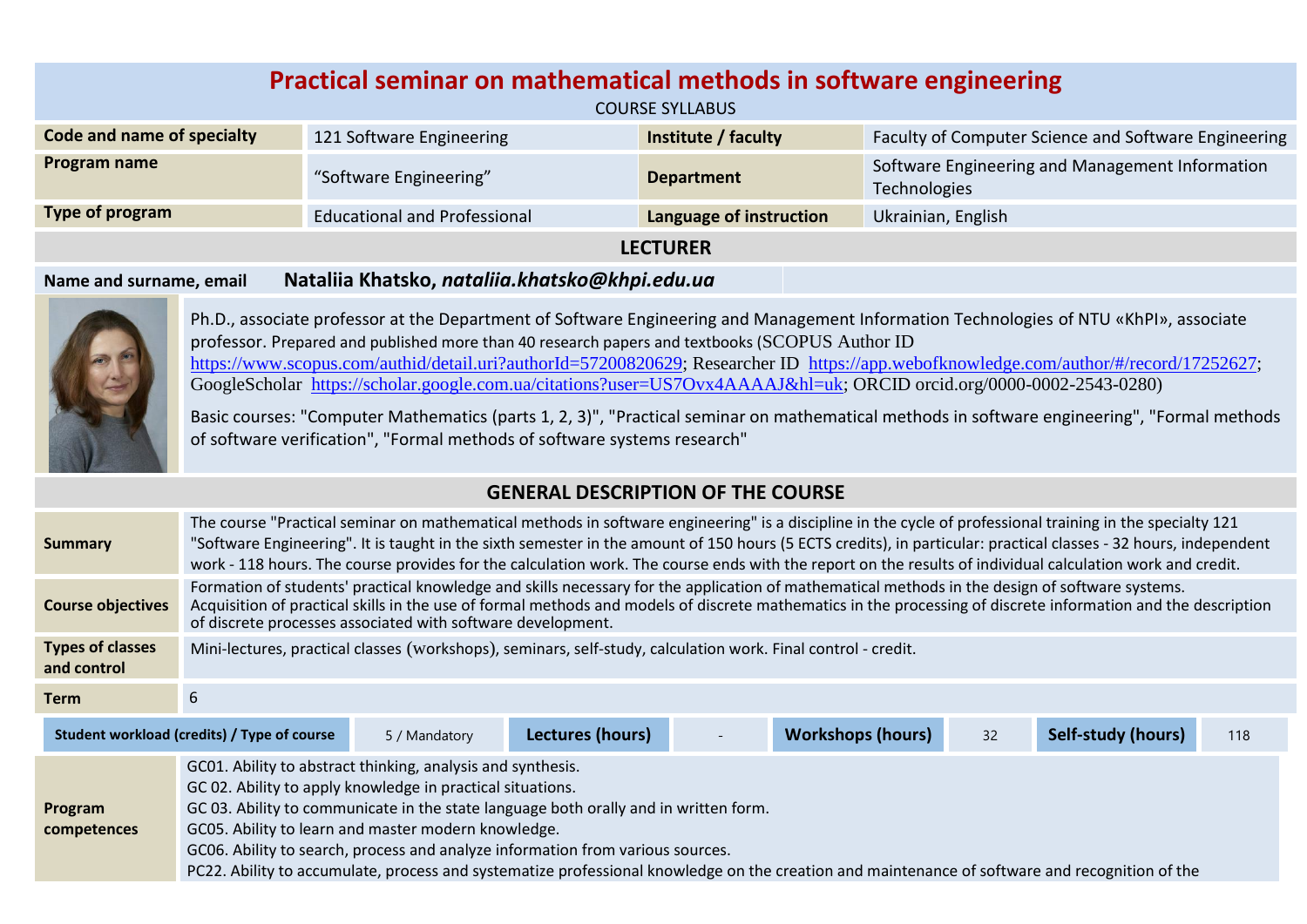| importance of lifelong learning.<br>PC26. Ability to algorithmic and logical thinking.                                                                                                                                                                                                                                                                                                                                                                                      |                                                                                                                                                                                                                                                                                                                                          |                              |                                                                                                                                                                  |                                                                                                                                                                                                                         |                                                                      |  |
|-----------------------------------------------------------------------------------------------------------------------------------------------------------------------------------------------------------------------------------------------------------------------------------------------------------------------------------------------------------------------------------------------------------------------------------------------------------------------------|------------------------------------------------------------------------------------------------------------------------------------------------------------------------------------------------------------------------------------------------------------------------------------------------------------------------------------------|------------------------------|------------------------------------------------------------------------------------------------------------------------------------------------------------------|-------------------------------------------------------------------------------------------------------------------------------------------------------------------------------------------------------------------------|----------------------------------------------------------------------|--|
|                                                                                                                                                                                                                                                                                                                                                                                                                                                                             | <b>Learning outcomes</b>                                                                                                                                                                                                                                                                                                                 |                              | <b>Teaching and learning methods</b>                                                                                                                             | <b>Forms of assessment</b><br>(continuous assessment CAS, final assessment FAS)                                                                                                                                         |                                                                      |  |
|                                                                                                                                                                                                                                                                                                                                                                                                                                                                             | PLO01. Analyze, purposefully search for and select the<br>necessary information and reference resources and<br>knowledge to solve professional problems, taking into<br>account modern advances in science and technology.<br>PO11. Choose source data for design, guided by formal<br>methods of describing requirements and modelling. |                              | Mini-lectures, practical classes in the form of seminars on<br>relevant topics, individual tasks in the form of course<br>work, self-work with literary sources. | <b>Continuous assessment CAS:</b><br>Student's assessment during practical classes.<br>Interim evaluation of the implementation of the<br>components of the calculation work.<br><b>Final assessment FAS:</b><br>credit |                                                                      |  |
| <b>ASSESSMENT AND GRADING</b>                                                                                                                                                                                                                                                                                                                                                                                                                                               |                                                                                                                                                                                                                                                                                                                                          |                              |                                                                                                                                                                  |                                                                                                                                                                                                                         |                                                                      |  |
|                                                                                                                                                                                                                                                                                                                                                                                                                                                                             | core (points) for all types<br>of learning activities                                                                                                                                                                                                                                                                                    | <b>ECTS</b> grading<br>scale | The national grading scale                                                                                                                                       |                                                                                                                                                                                                                         | 100% final evaluation<br>as a result of final credit (30%) and       |  |
|                                                                                                                                                                                                                                                                                                                                                                                                                                                                             | 90-100                                                                                                                                                                                                                                                                                                                                   | excellent<br>A<br>82-89<br>B |                                                                                                                                                                  |                                                                                                                                                                                                                         | current evaluation 70%).                                             |  |
| Range                                                                                                                                                                                                                                                                                                                                                                                                                                                                       |                                                                                                                                                                                                                                                                                                                                          |                              | good                                                                                                                                                             |                                                                                                                                                                                                                         | 30% credit:<br>70% current rating:                                   |  |
| s of<br>points                                                                                                                                                                                                                                                                                                                                                                                                                                                              | 74-81                                                                                                                                                                                                                                                                                                                                    | $\mathsf{C}$                 |                                                                                                                                                                  | <b>Allocation</b><br>of grade<br>Workshop 1-2                                                                                                                                                                           | assessment of tasks on practical works                               |  |
| <b>corres</b>                                                                                                                                                                                                                                                                                                                                                                                                                                                               | 64-73                                                                                                                                                                                                                                                                                                                                    | D                            | satisfactory                                                                                                                                                     |                                                                                                                                                                                                                         | 10%                                                                  |  |
| pondi<br>ng to                                                                                                                                                                                                                                                                                                                                                                                                                                                              | 60-63                                                                                                                                                                                                                                                                                                                                    | $\mathsf E$                  |                                                                                                                                                                  | points                                                                                                                                                                                                                  | Workshop 2-5<br>10%<br>10%                                           |  |
| grades                                                                                                                                                                                                                                                                                                                                                                                                                                                                      | 35-59                                                                                                                                                                                                                                                                                                                                    | <b>FX</b>                    | Unsatisfactory (with the exam retake option)                                                                                                                     |                                                                                                                                                                                                                         | Workshop 6-7<br>Workshop 8-9<br>10%                                  |  |
|                                                                                                                                                                                                                                                                                                                                                                                                                                                                             | $0 - 34$                                                                                                                                                                                                                                                                                                                                 | F                            | Unsatisfactory (with mandatory repetition of the course)                                                                                                         |                                                                                                                                                                                                                         | Workshop 10-11<br>10%<br>Workshop 12-13<br>10%<br>Workshop 14-15 10% |  |
| Students must attend all classes according to the study schedule and adhere to the norms of academic ethics. Students must work with compulsory and<br>recommended reading, including Internet resources. Students must complete and submit all practice works (workshops) during the semester in which the<br><b>Course policy</b><br>course is taught, before the examination session. The final assessment is not carried out without the personal presence of students. |                                                                                                                                                                                                                                                                                                                                          |                              |                                                                                                                                                                  |                                                                                                                                                                                                                         |                                                                      |  |
|                                                                                                                                                                                                                                                                                                                                                                                                                                                                             |                                                                                                                                                                                                                                                                                                                                          |                              | <b>COURSE STRUCTURE AND CONTENT</b>                                                                                                                              |                                                                                                                                                                                                                         |                                                                      |  |
|                                                                                                                                                                                                                                                                                                                                                                                                                                                                             | <b>Workshop 1-2</b><br>Choose the topic of an individual calculation work, in which mathematical<br>Analysis of the initial<br>study<br>Self-<br>description of the<br>research methods will be used.<br>Research of publications in scientific journals, materials of technical conferences;<br>software system planned                 |                              |                                                                                                                                                                  |                                                                                                                                                                                                                         |                                                                      |  |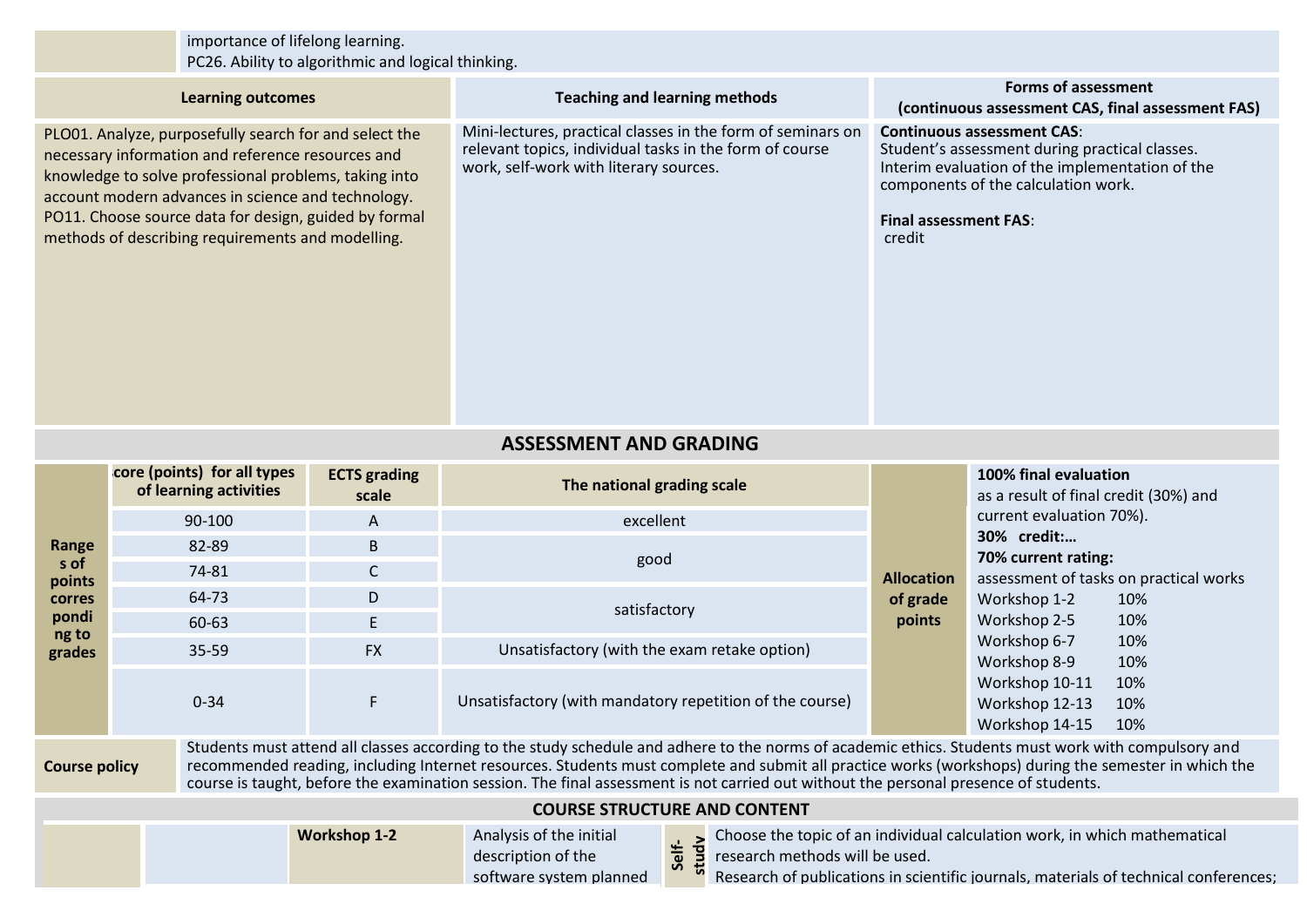|                            |  |                     | for development.<br>The example of the use of<br>a finite state machine in<br>preparation for software<br>development. |  | in specialized IT-publics                                                                                                                                                                                                                                                                                                                                                          |
|----------------------------|--|---------------------|------------------------------------------------------------------------------------------------------------------------|--|------------------------------------------------------------------------------------------------------------------------------------------------------------------------------------------------------------------------------------------------------------------------------------------------------------------------------------------------------------------------------------|
|                            |  | <b>Workshop 2-5</b> | Drawing up a protocol of<br>the software system.<br>Mathematical description<br>of a finite automaton.                 |  | Analyze whether the previously chosen topic was solved with the help of software<br>implementation.<br>Development of protocols for response of entities to system events.<br>Selection of structural effective entities, definition of system events and their<br>initiators. Creating a mathematical description of a finite automaton for each<br>entity (system decomposition) |
|                            |  | <b>Workshop 6-7</b> | Analysis of the finite<br>automaton of each<br>essence of the system.                                                  |  | Analysis of the subject area of the work in relation to the selected entities.<br>Analysis of the finite automaton of each essence of the system. Making changes<br>to work protocols as needed.                                                                                                                                                                                   |
|                            |  | <b>Workshop 8-9</b> | The automat-product as a<br>description of the system<br>as a whole.                                                   |  | Analysis of the subject area of the work for possible reactions to events in the<br>system.<br>Making a connection of finite automata of individual entities. Analysis of possible<br>joint reactions when considering the automaton-product. Making changes to the<br>protocols as needed.                                                                                        |
|                            |  | Workshop 10-11      | Description of the<br>language allowed by each<br>of the received machines.                                            |  | Identification of possible chains in the work of finite automata of the system.<br>Analysis of compliance of the obtained chains with the system protocols.                                                                                                                                                                                                                        |
|                            |  | Workshop 12-13      | Regular expressions.<br>Tables for constructing<br>regular expressions                                                 |  | Get regular expressions about the language of finite automata using tables to<br>build regular expressions.                                                                                                                                                                                                                                                                        |
|                            |  | Workshop 14-15      | Construction of<br>grammars.                                                                                           |  | Construction of grammars.                                                                                                                                                                                                                                                                                                                                                          |
|                            |  | <b>Workshop 16</b>  | Report on the results of<br>individual calculation<br>work                                                             |  | Execution of calculation work.                                                                                                                                                                                                                                                                                                                                                     |
|                            |  |                     |                                                                                                                        |  |                                                                                                                                                                                                                                                                                                                                                                                    |
| <b>RECOMMENDED READING</b> |  |                     |                                                                                                                        |  |                                                                                                                                                                                                                                                                                                                                                                                    |